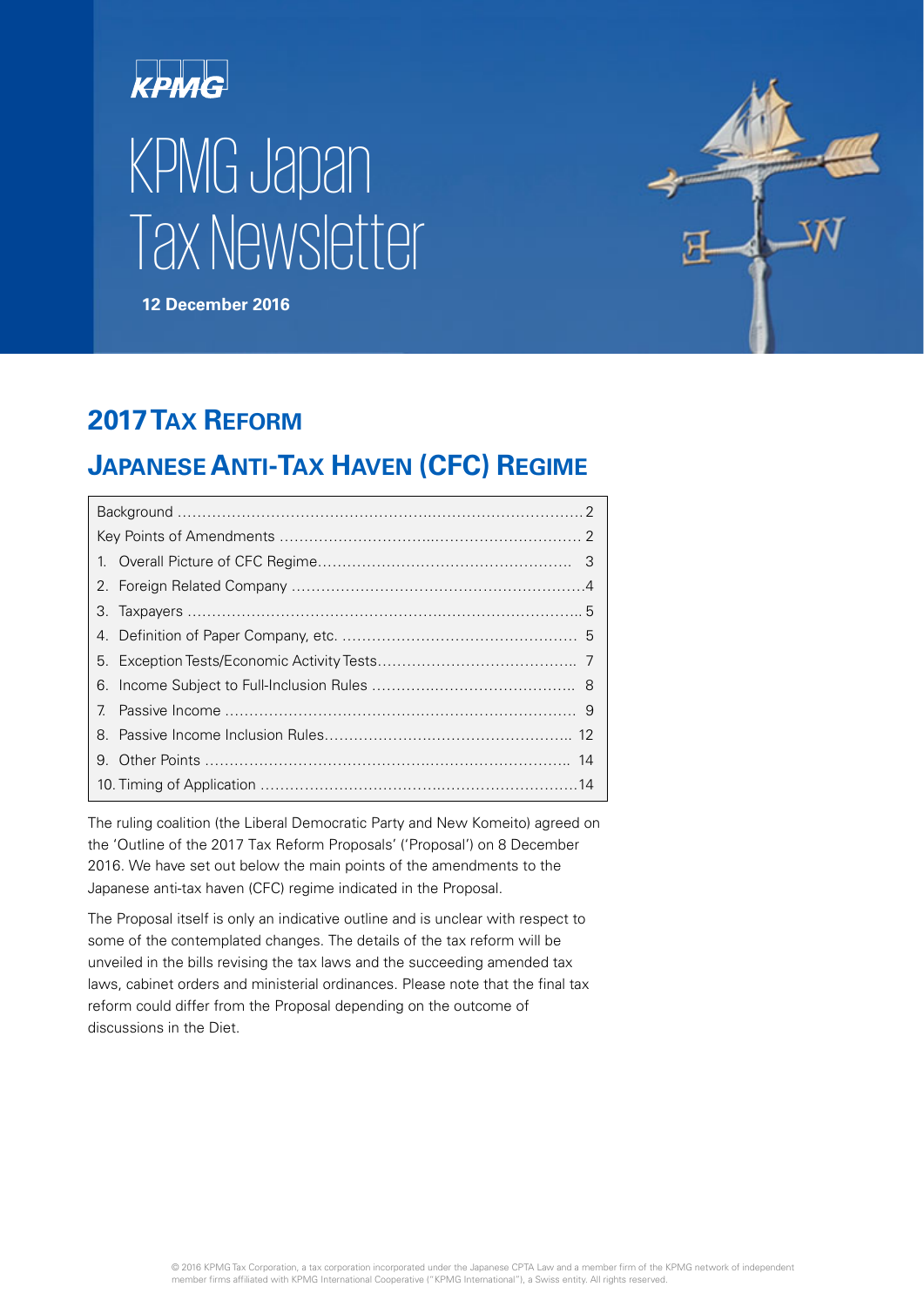

#### **Background**

The Japanese CFC regime is a mechanism to include income derived by certain foreign companies in taxable income of their Japanese shareholding companies under certain criteria in order to deter tax avoidance by utilizing foreign subsidiaries of Japanese companies.

Under the 2017 tax reform, the Japanese CFC regime will be extensively amended in light of the final report of Action 3 (Designing Effective Controlled Foreign Company Rules) of the Base Erosion and Profit Shifting (BEPS) Project, which was released by the Organisation for Economic Co-operation and Development (OECD) on 5 October 2015.

(Although the Japanese CFC regime are applicable to Japanese individual residents as well, this newsletter covers only the tax treatment for Japanese companies in principle.)

#### **Key Points of Amendments**

- The tax rate exemption rule whereby the CFC regime would only apply to a Foreign Related Company whose effective income tax rate is less than 20 percent will be abolished, thereby resolving under-inclusion issues (i.e. where the effective income tax rate of a Foreign Related Company is 20 percent or more, even if it generates income without economic substance, such income is automatically exempt from the CFC regime.).
- However, considering the administrative burden for Japanese taxpayers, a Foreign Related Company whose effective income tax rate is 20 percent or more will be exempt from applying the Economic Activity Tests.
- Therefore, a Foreign Related Company whose effective income tax rate is 20 percent or more is subject to the CFC regime only when it is one of three types of company (a Paper Company, a Cash Box or a Black-List Company). (Note that a threshold test of 30 percent will be set up)
- The Exemption Tests (to be renamed the Economic Activity Tests) will be amended and it is expected that over-inclusion issues such as for aircraft leasing companies will be resolved.
- The scope of passive income will be expanded.
- A de facto control test will be added to the criteria of a Foreign Related Company and Japanese shareholder subject to the income inclusion rules.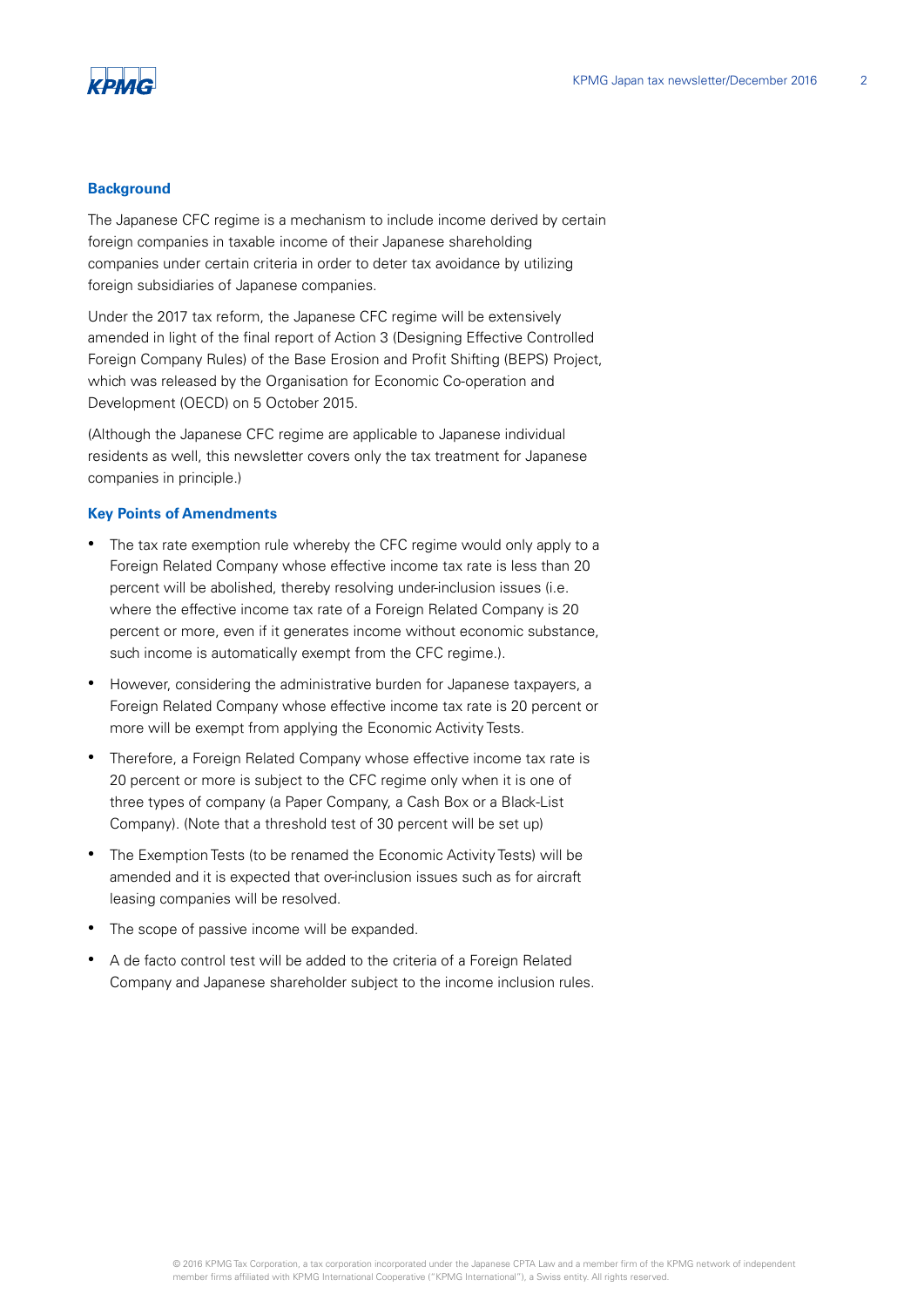

# **1. Overall Picture of CFC Regime**

The following tables illustrate the overall picture of the CFC regime under the current tax law and the Proposal:

# **[Current law]**

| Effective income tax rate of<br>Foreign Related Company               | Scenario                                                        | Income inclusion                                                                                                                    |
|-----------------------------------------------------------------------|-----------------------------------------------------------------|-------------------------------------------------------------------------------------------------------------------------------------|
| 20% or more                                                           |                                                                 | No income inclusion                                                                                                                 |
| Less than $20\%$<br>(including those whose head                       | Where at least one of the 'Exception<br>Tests' is not satisfied | Full-inclusion<br>(i.e. all income of the Foreign Related<br>Company is included in taxable income<br>of its Japanese shareholders) |
| office is located in a<br>jurisdiction not imposing tax<br>on income) | Where all of the 'Exception Tests' are<br>satisfied             | Passive income inclusion<br>(i.e. only certain passive income is<br>included in taxable income of its<br>Japanese shareholders)     |

# **[Proposal]**

| Effective income tax rate of<br>Foreign Related Company | Scenario                                                                | Income inclusion                                                                                                                |
|---------------------------------------------------------|-------------------------------------------------------------------------|---------------------------------------------------------------------------------------------------------------------------------|
| 30% or more                                             |                                                                         | No income inclusion                                                                                                             |
| 20% or more<br>but less than 30%                        | Falling under one of the following:                                     |                                                                                                                                 |
|                                                         | Paper Company<br>Cash Box<br><b>Black-List Company</b>                  | Full-inclusion<br>(i.e. all income of the Foreign Related<br>Company is included in taxable income                              |
| Less than $20\%$                                        | Where at least one of the 'Economic<br>Activity Tests' is not satisfied | of its Japanese shareholders)                                                                                                   |
|                                                         | Where all of the 'Economic Activity<br>Tests' are satisfied             | Passive income inclusion<br>(i.e. only certain passive income is<br>included in taxable income of its<br>Japanese shareholders) |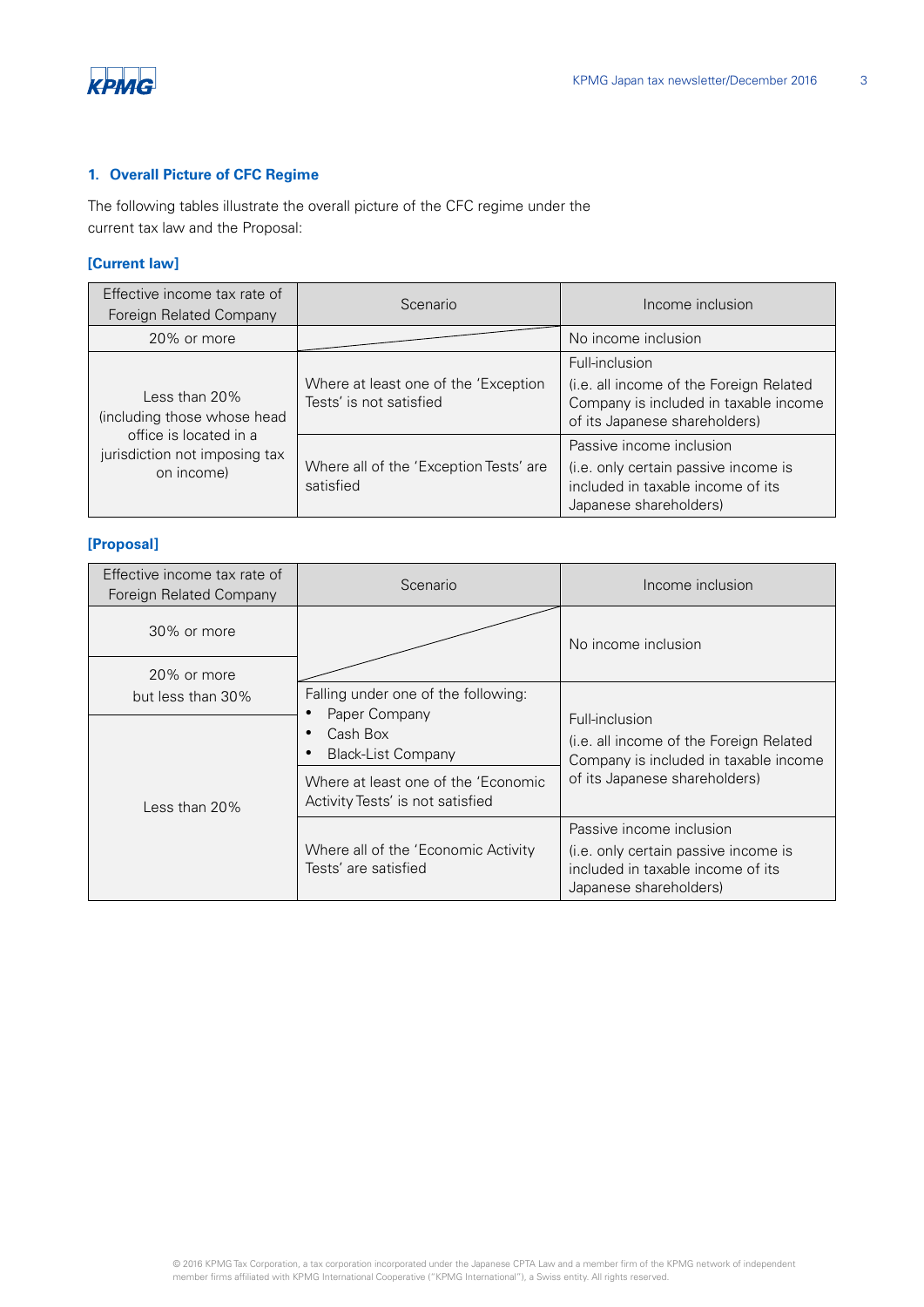

#### **2. Foreign Related Company**

The scope of a Foreign Related Company will be amended as follows. By virtue of this amendment, even when the shareholding ratio of a foreign company held by Japanese shareholders is not over 50 percent, if there is a de facto control relationship between a Japanese company (or a Japanese resident individual) and the foreign company, such foreign company will be treated as a Foreign Related Company.

| Current tax law                 | Proposal                             |
|---------------------------------|--------------------------------------|
| A foreign company more than 50  | Same as on the left                  |
| percent of which is directly or | A foreign company which has          |
| indirectly owned by Japanese    | certain relationships with a         |
| companies, Japanese resident    | Japanese company or a Japanese       |
| individuals and non-resident    | resident individual, such as a       |
| individuals having special      | relationship where the Japanese      |
| relationships with the Japanese | company or the Japanese              |
| companies or Japanese resident  | resident individual has the right to |
| individuals.                    | claim almost all of the residual     |
|                                 | property of the foreign company      |
|                                 | (De facto control test)              |

The indirect holding ratio is calculated by the multiplying method under the current law. The law will be amended to calculate the indirect holding ratio by the shareholding ratio held by a foreign intermediary holding company that has more than 50 percent shareholding chain relationships with a Japanese company.

(Example 1)



Indirect shareholding ratio of Foreign company C by Japanese company A:

Current tax law:  $80\% \times 60\% = 48\%$ 

Proposal: 60% (Japanese company A holds more than 50% of Foreign company B.)

(Example 2)



Indirect shareholding ratio of Foreign company C by Japanese company A:

Current tax law:  $40\% \times 60\% = 24\%$ 

Proposal: 0% (Japanese company A does not hold more than 50% of Foreign company B.)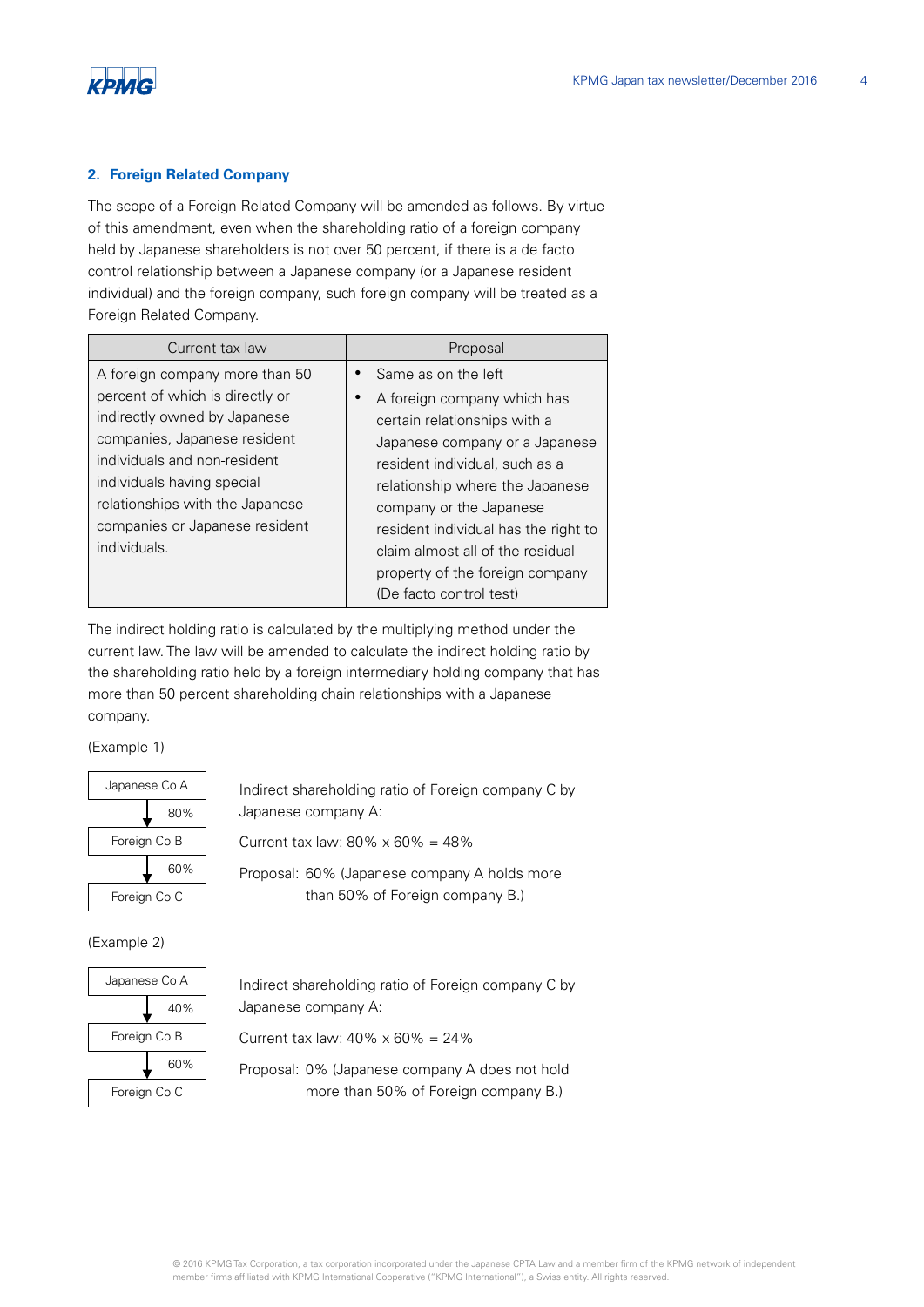

### **3. Taxpayers**

The scope of Japanese taxpayers to report income of Foreign Related Companies will be amended as follows:

| Current tax law                   | Proposal                             |
|-----------------------------------|--------------------------------------|
| $(i)$ or $(ii)$                   | Same as on the left                  |
| Japanese companies or<br>(i)      | A Japanese company or a              |
| Japanese resident individuals     | Japanese resident individual         |
| holding directly or indirectly at | which has certain relationships      |
| least 10% of a Foreign Related    | with a foreign company, such as a    |
| Company                           | relationship where the Japanese      |
| Japanese companies or<br>(11)     | company or the Japanese              |
| Japanese resident individuals     | resident individual has the right to |
| belonging to a family company     | claim almost all of the residual     |
| group holding directly or         | property of the foreign company      |
| indirectly at least 10% of a      | (De facto control test)              |
| Foreign Related Company           |                                      |

#### **4. Definition of Paper Company, etc.**

#### **(1) Paper Company**

A Paper Company means a Foreign Related Company that meet neither of the following conditions:

- The Foreign Related Company maintains a fixed place of business such as an office necessary to conduct its primary business. (including where a Foreign Related Company conducting insurance business is under similar circumstance but without a fixed place of business)
- The Foreign Related Company functions with its own administration, control and management in the jurisdiction where its head office is located. (including where a Foreign Related Company conducting insurance business is under similar circumstance but without its own administration, control and management)

Note that where tax officials request a Japanese company to show them evidence for meeting the above conditions, if the Japanese company does not show them the evidence by the deadline, it will be presumed that the conditions are not satisfied.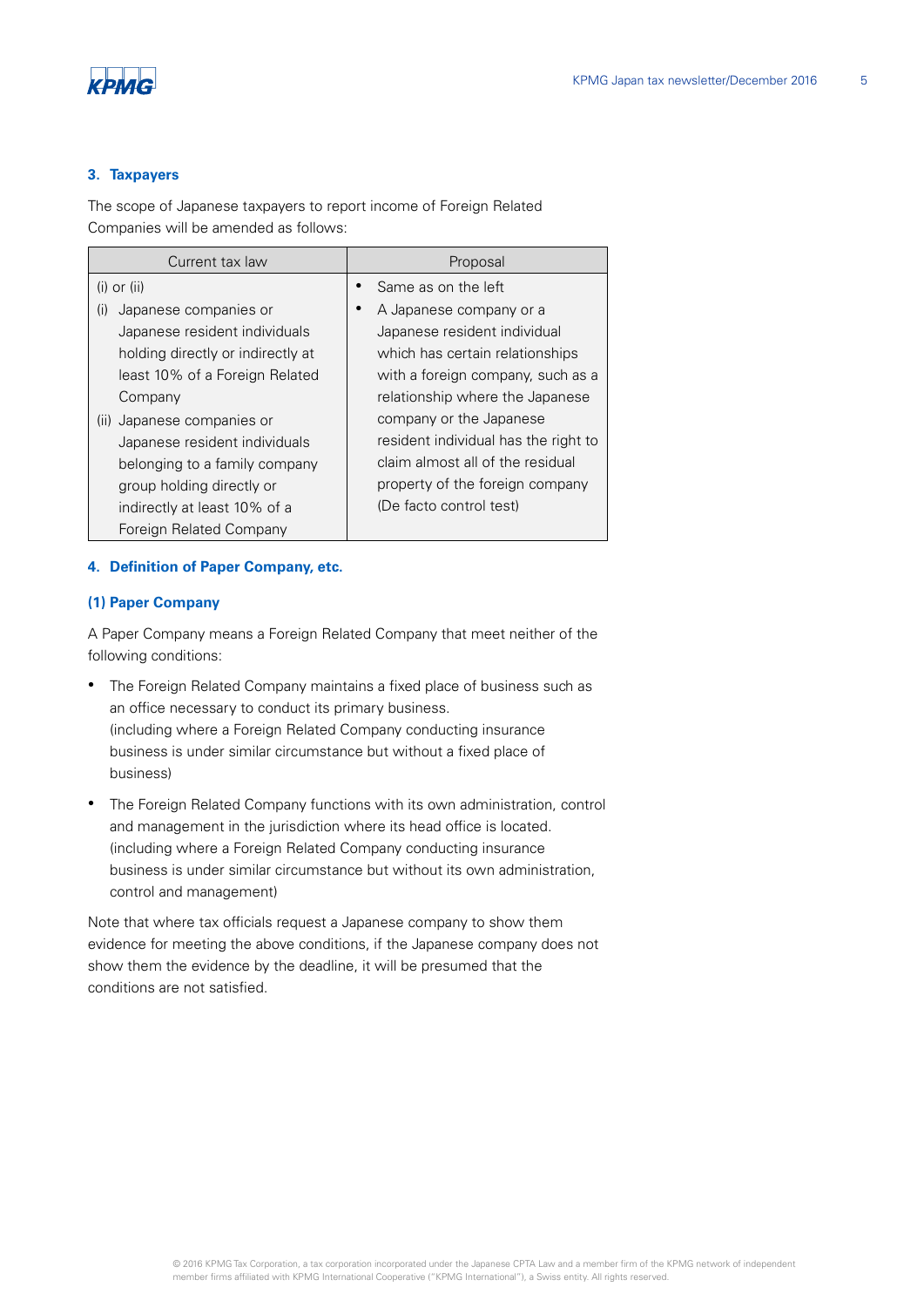

#### **(2) Cash Box**

A 'Cash Box' means a Foreign Related Company meeting both of the following criteria:

| Passive income (from (1) to (10) discussed in '7')<br>Total assets | $> 30\%$ |
|--------------------------------------------------------------------|----------|
| Securities + Loan receivables + Intangibles, etc.<br>Total assets  | $> 50\%$ |

If a Foreign Related Company is a financial subsidiary discussed in '8,' the following criteria will be applied instead:

| Larger amount of A or B (i) discussed in $'8'(3)$                 |          |
|-------------------------------------------------------------------|----------|
| Total assets                                                      | $> 30\%$ |
| Securities + Loan receivables + Intangibles, etc.<br>Total assets | $> 50\%$ |

#### **(3) Black-List Company**

A 'Black-List Company' means a Foreign Related Company whose head office is located in a jurisdiction designated by the Minister of Finance of Japan as a non-cooperative jurisdiction with respect to the exchange of tax information.

The OECD is planning to release a so-called black list indicating noncooperative jurisdictions with respect to tax transparency standards that are selected based on the Global Forum peer review and commitment to implement the Automatic Exchange of Information (AEOI), etc. in July 2017.

Although details of the scope of Black-List Companies are not indicated in the Proposal, it is expected that jurisdictions on the OECD black list will be designated by the Minister of Finance of Japan.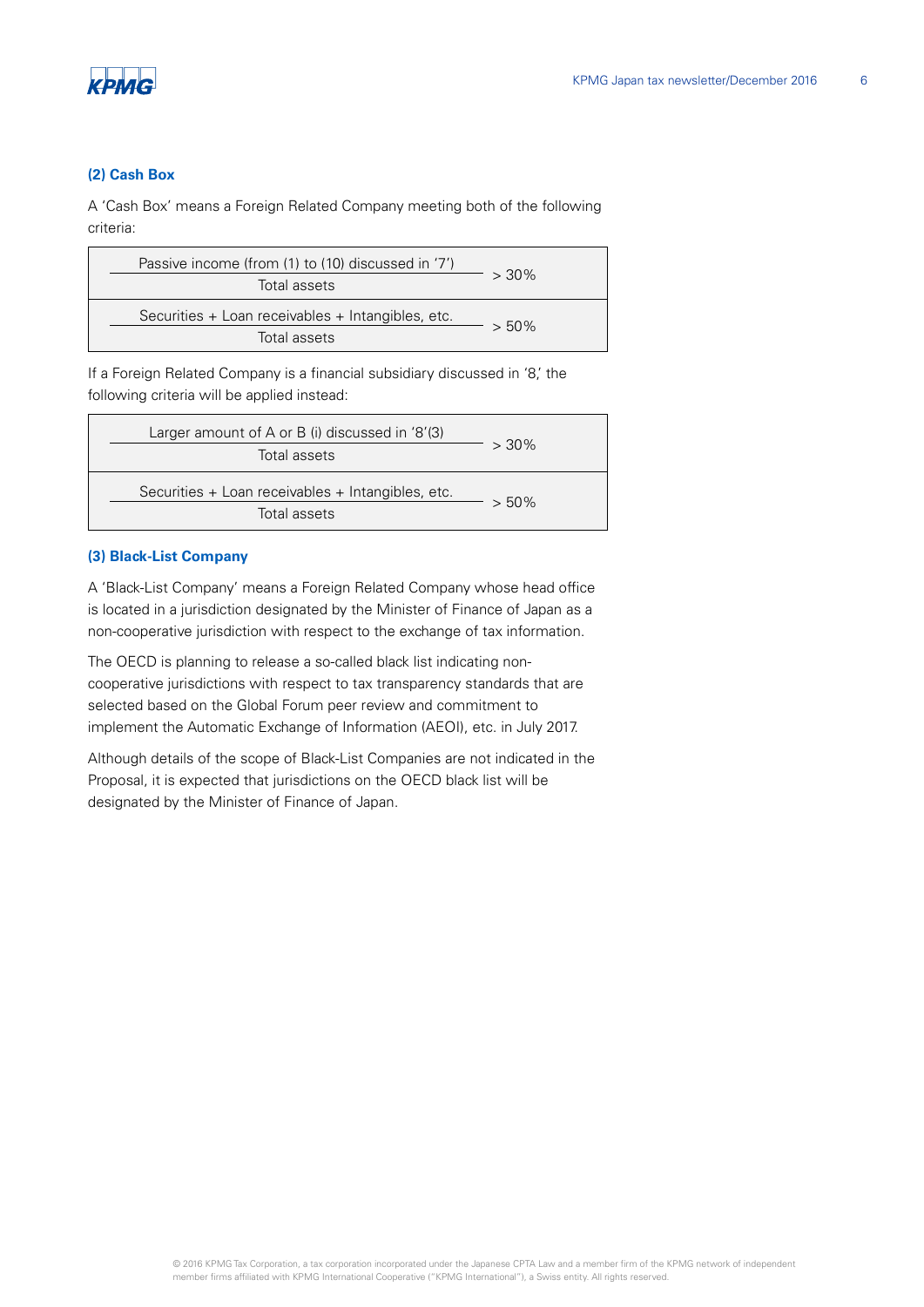

#### **5. Exception Tests/Economic Activity Tests**

The 'Exception Tests' under the current law will be renamed and revised as the 'Economic Activity Tests' as follows:

#### **[Current law – Exception Tests]**

| (1) | Primary business<br>test           | The primary business of the Foreign Related<br>Company is not any of the following businesses:<br>Holding of shares or bonds<br>Licensing of intangibles<br>Leasing of vessels or aircraft                                                                                                         |
|-----|------------------------------------|----------------------------------------------------------------------------------------------------------------------------------------------------------------------------------------------------------------------------------------------------------------------------------------------------|
| (2) | Substance test                     | The Foreign Related Company maintains an<br>office, store, factory or other fixed place of<br>business necessary to conduct its primary<br>business in the jurisdiction where its head office<br>is located.                                                                                       |
| (3) | Administration and<br>control test | The Foreign Related Company functions with its<br>own administration, control and management in<br>the jurisdiction where its head office is located.                                                                                                                                              |
| (4) | A. Unrelated party<br>test         | The Foreign Related Company conducts its<br>business primarily (more than 50%) with<br>unrelated parties.<br>(Businesses subject to this test: wholesale,<br>banking business, trust business, financial<br>instrument business, insurance business, ocean<br>transport or air transport business) |
|     | B. Country of<br>location test     | The Foreign Related Company conducts its<br>business primarily in the jurisdiction where its<br>head office is located.<br>(Businesses subject to this test: businesses not<br>subject to A)                                                                                                       |

#### **[Proposal – Economic Activity Tests]**

The following amendments are proposed:

#### **(1) Primary business test**

Where a Foreign Related Company conducting aircraft leasing business meets certain conditions (e.g. directors or employees of the Foreign Related Company are engaged in all tasks normally necessary to conduct properly aircraft leasing business), the primary business test is treated as being satisfied.

#### **(2) Substance test/Administration and control test**

Where the substance test and administration and control test are judged for an insurance consigner, if an insurance consignee for the insurance consigner meets the substance test or the administration and control test, the insurance consigner will be treated as meeting the substance test or the administration and control test.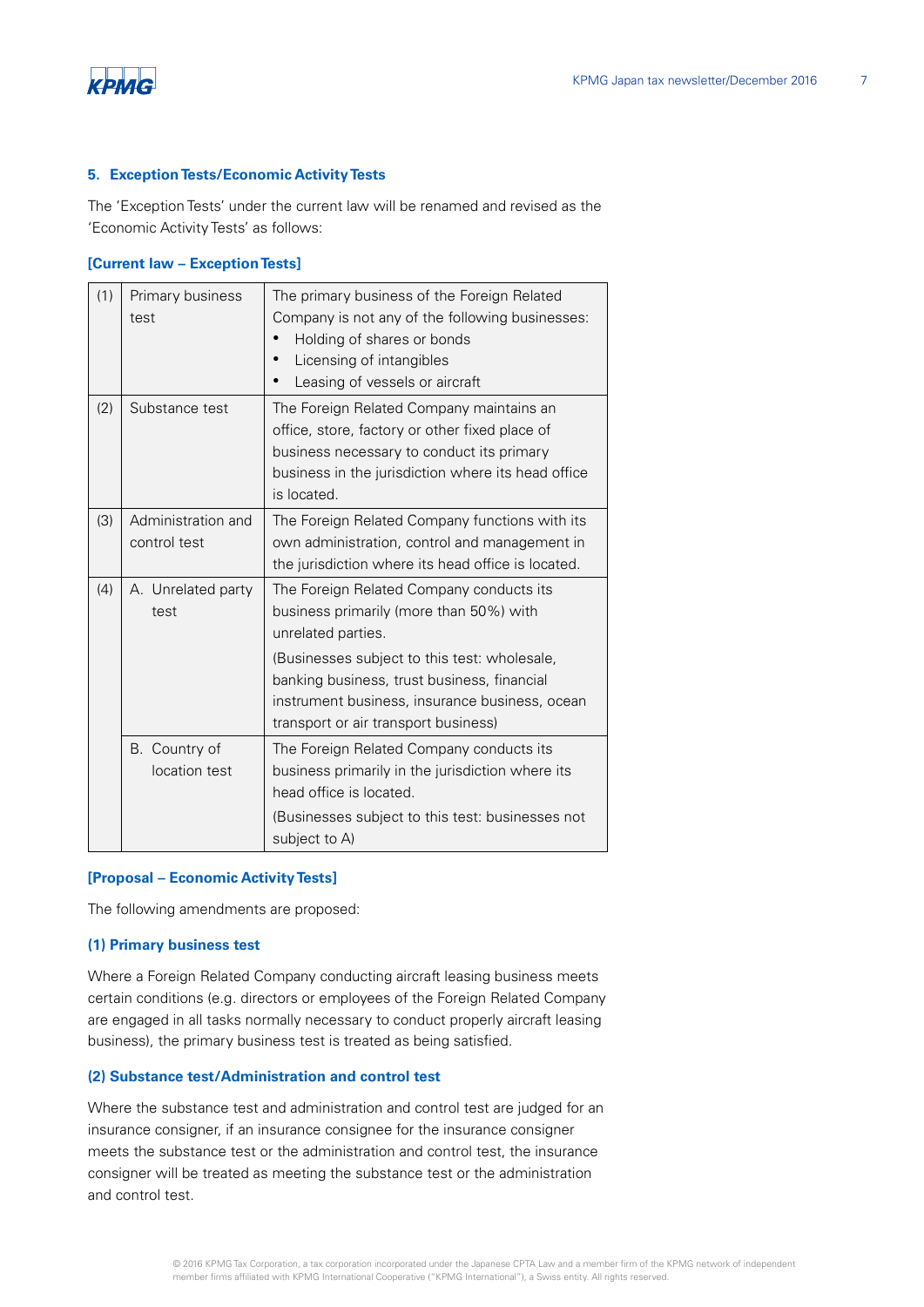



(An 'insurance consigner' means a certain Foreign Related Company which conducts insurance business with an official license. Where an 'insurance consigner' declares a person to be engaged in their insurance business in the process of obtaining official insurance license, the person is an 'insurance consignee' for the 'insurance consigner.' An example of this arrangement is members and managing agents in the London Lloyd's Market.)

#### **(3) Unrelated party test**

- Transactions with unrelated parties in which goods or services are determined to be transferred or provided to related parties in advance under a contract, so called back-to-back transactions, will be treated as transactions with related parties.
- In the unrelated party test for an insurance consignee that is a Foreign Related Company whose primary business is insurance business, transactions between the insurance consignee and its insurance consigner will be treated as transactions with an unrelated party.
- The unrelated party test will apply to a Foreign Related Company whose primary business is aircraft leasing instead of the country of location test.

#### **(4) Country of location test**

A special measure with respect to the country of location test will be set up for a Foreign Related Company whose primary business is manufacturing and which is independently engaged with important functions in the jurisdiction where its head office is located.

(It is expected that a Foreign Related Company conducting certain types of toll manufacturing will satisfy the country of location test.)

#### **(5) Evidence for meeting the Economic Activity Tests**

It is necessary to preserve evidence for meeting the Exception Tests under the current law. A new rule will be set up under the Economic Activity Tests, i.e. where tax officials request a Japanese company to show them evidence for meeting the Economic Activity Tests, if the Japanese company does not show them the evidence by the deadline, it will be presumed that the Economic Activity Tests are not satisfied.

#### **6. Income Subject to Full-Inclusion Rules**

Under the current tax law, when calculating income of a Foreign Related Company subject to the full-inclusion rules, dividends received from its subsidiary are excludable where 25 percent or more of the shares are held by the Foreign Related Company for 6 months or more.

A special rule for the 25 percent test will be set up, whereby a 10 percent threshold will be applied to dividends from a foreign company whose principal business is mining fossil fuel (crude oil, oil gas, combustible natural gas or coal) (including businesses closely related to mining fossil fuel) and which has a place to mine fossil fuel in a jurisdiction with which Japan has concluded a tax treaty.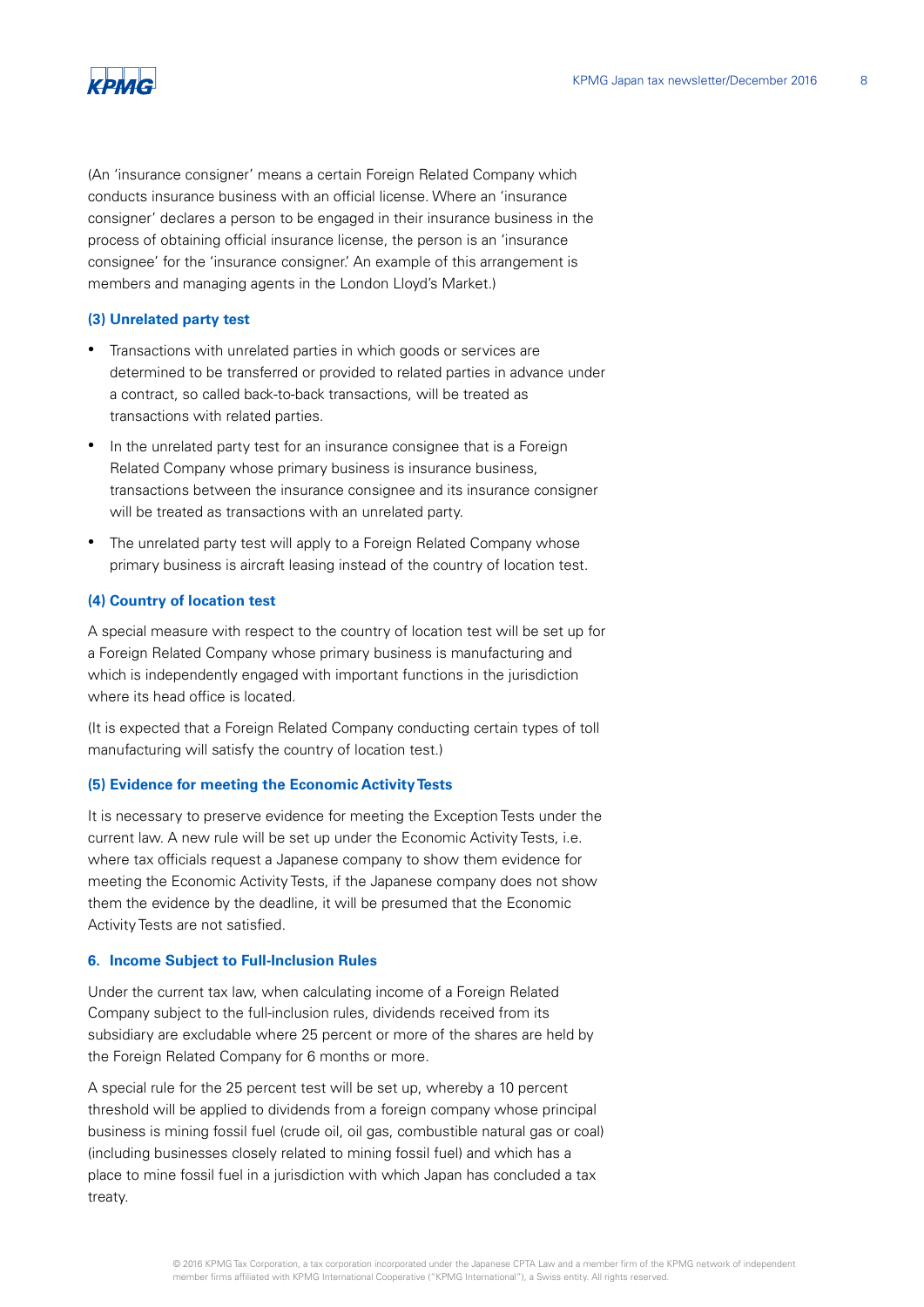

#### **7. Passive Income**

The scope of passive income of a Foreign Related Company that is subject the passive income inclusion rules will be amended as follows:

## **[Current law]**

| (1) | <b>Dividends</b><br>(except for dividends from a company 10% or more of which is owned                                                                                                  |
|-----|-----------------------------------------------------------------------------------------------------------------------------------------------------------------------------------------|
|     | by the Foreign Related Company)                                                                                                                                                         |
| (2) | Interest on bonds                                                                                                                                                                       |
| (3) | Profits from redemption of bonds                                                                                                                                                        |
| (4) | Capital gains from transfers of shares through financial markets, etc.<br>(except for sales of shares in a company 10% or more of which is<br>owned by the Foreign Related Company)     |
| (5) | Capital gains from transfers of bonds through financial markets, etc.                                                                                                                   |
| (6) | Royalties from patents, etc.<br>(excluding royalties from self-developed intangibles and<br>purchased/licensed intangibles for consideration that are utilized for<br>certain business) |
| (7) | Fees from leasing of vessels or aircraft                                                                                                                                                |

Income indicated from (1) to (5) above is excludable from passive income if such income is derived from activities that are fundamental and essential to the business (except for the three businesses listed in the primary business test of the Exception Tests).

# **[Proposal]**

| (1) | Interest                                                                                                               |
|-----|------------------------------------------------------------------------------------------------------------------------|
|     | (except for certain interest $(1)$ )                                                                                   |
| (2) | Dividends                                                                                                              |
|     | (except for dividends from a company 25% or more of which is owned<br>by the Foreign Related Company <sup>(*2)</sup> ) |
| (3) | Securities lending fees                                                                                                |
| (4) | Capital gains/losses from transfers of securities                                                                      |
|     | (except for transfers of shares in a company 25% or more of which is                                                   |
|     | owned by the Foreign Related Company)                                                                                  |
| (5) | Profits/losses derived from derivatives transactions                                                                   |
|     | (except for profits/losses derived from transactions for hedging                                                       |
|     | purposes and profits/losses derived from commodity futures                                                             |
|     | transactions conducted by certain commodity futures transaction                                                        |
|     | $dealers$ <sup>(*3)</sup> )                                                                                            |
| (6) | Foreign exchange gains/losses                                                                                          |
|     | (except for those generated in the ordinary course of business unless                                                  |
|     | the purpose of the business is to earn income from fluctuations in                                                     |
|     | foreign exchange rates)                                                                                                |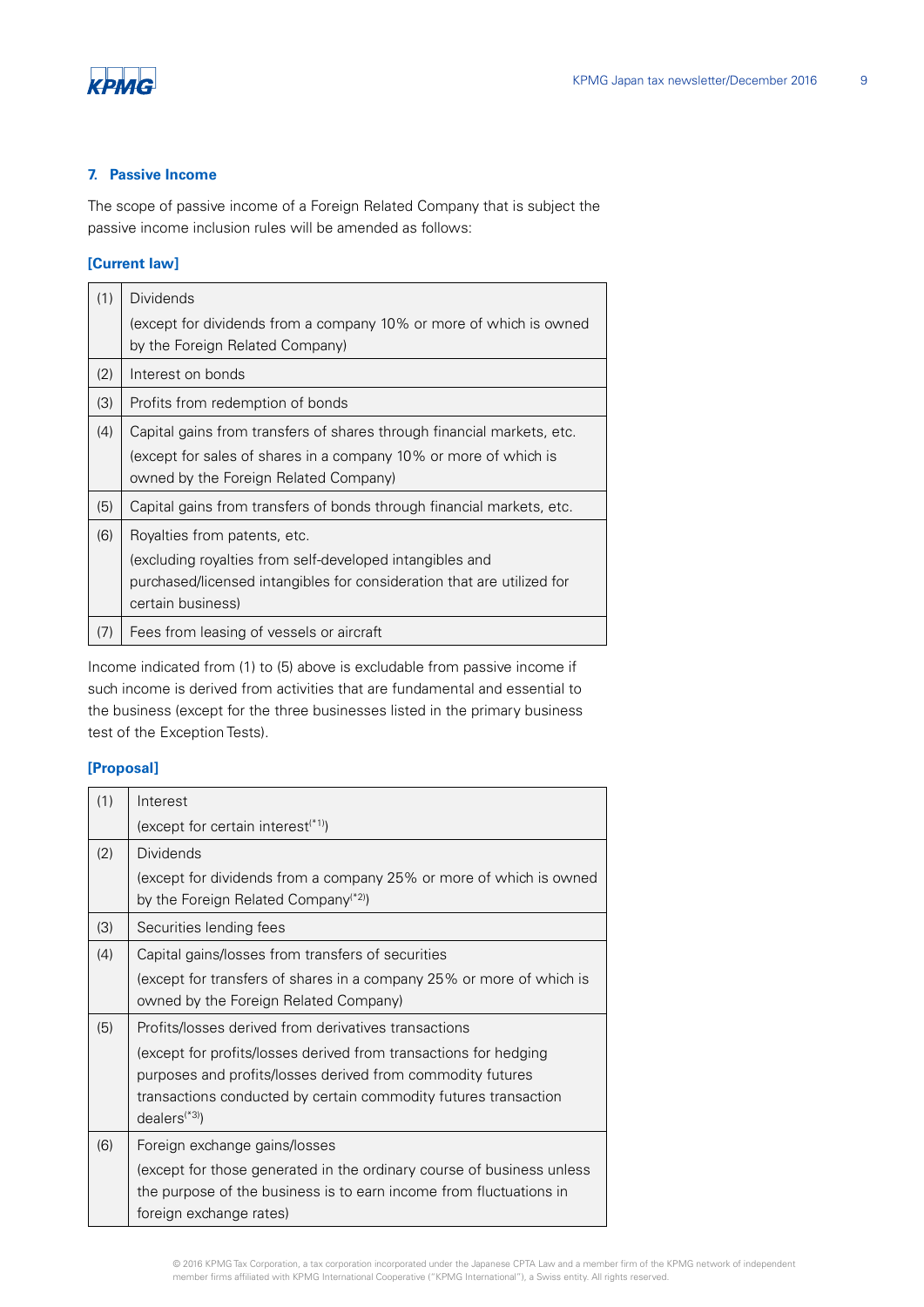| (7)  | Income similar to income discussed above (from $(1)$ to $(6)$ ) and derived<br>from assets that could generate such income |
|------|----------------------------------------------------------------------------------------------------------------------------|
|      | (except for income derived from transactions for hedging purposes)                                                         |
| (8)  | Fees from leasing of tangible assets                                                                                       |
|      | (except for certain fees from leasing of tangible assets $(44)$ )                                                          |
| (9)  | Royalties from intangibles                                                                                                 |
|      | (excluding royalties from self-developed intangibles and                                                                   |
|      | purchased/licensed intangibles for substantial consideration that are                                                      |
|      | utilized for certain business)                                                                                             |
| (10) | Capital gains/losses from transfers of intangibles                                                                         |
|      | (excluding capital gains/losses from self-developed intangibles and                                                        |
|      | purchased/licensed intangibles for substantial consideration that are                                                      |
|      | utilized for certain business)                                                                                             |
| (11) | Income equivalent to the amount calculated by using the following                                                          |
|      | formula:                                                                                                                   |
|      | (Profits for the current year) – (Passive income from (1) to (10))                                                         |
|      | $-$ (Income deduction <sup>(*5)</sup> )                                                                                    |

#### **(\*1) Certain interest**

'Certain interest' means the following interest:

- Interest derived from loans between the following parties:
	- Lender: A Foreign Related Company meeting certain conditions, e.g. directors or employees of the Foreign Related Company are engaged in all tasks normally necessary to conduct properly money-lending business in the jurisdiction where its head office is located
	- Borrower: A related party of the lender
- Interest derived from loans between the following parties:
	- Borrower: A Foreign Related Company meeting certain conditions, e.g. directors or employees of the Foreign Related Company are engaged in all tasks normally necessary to conduct properly money-lending business in the jurisdiction where its head office is located
	- Lender: A Foreign Related Company that is a related party of the borrower
- Interest derived from loans lent by the following lender
	- Lender: A Foreign Related Company conducting money-lending business in accordance with the regulations in the jurisdiction where its head office is located and meeting certain conditions, e.g. directors or employees of the Foreign Related Company are engaged in all tasks normally necessary to conduct properly money-lending business in the jurisdiction where its head office is located
- Bank interest earned in the ordinary course of business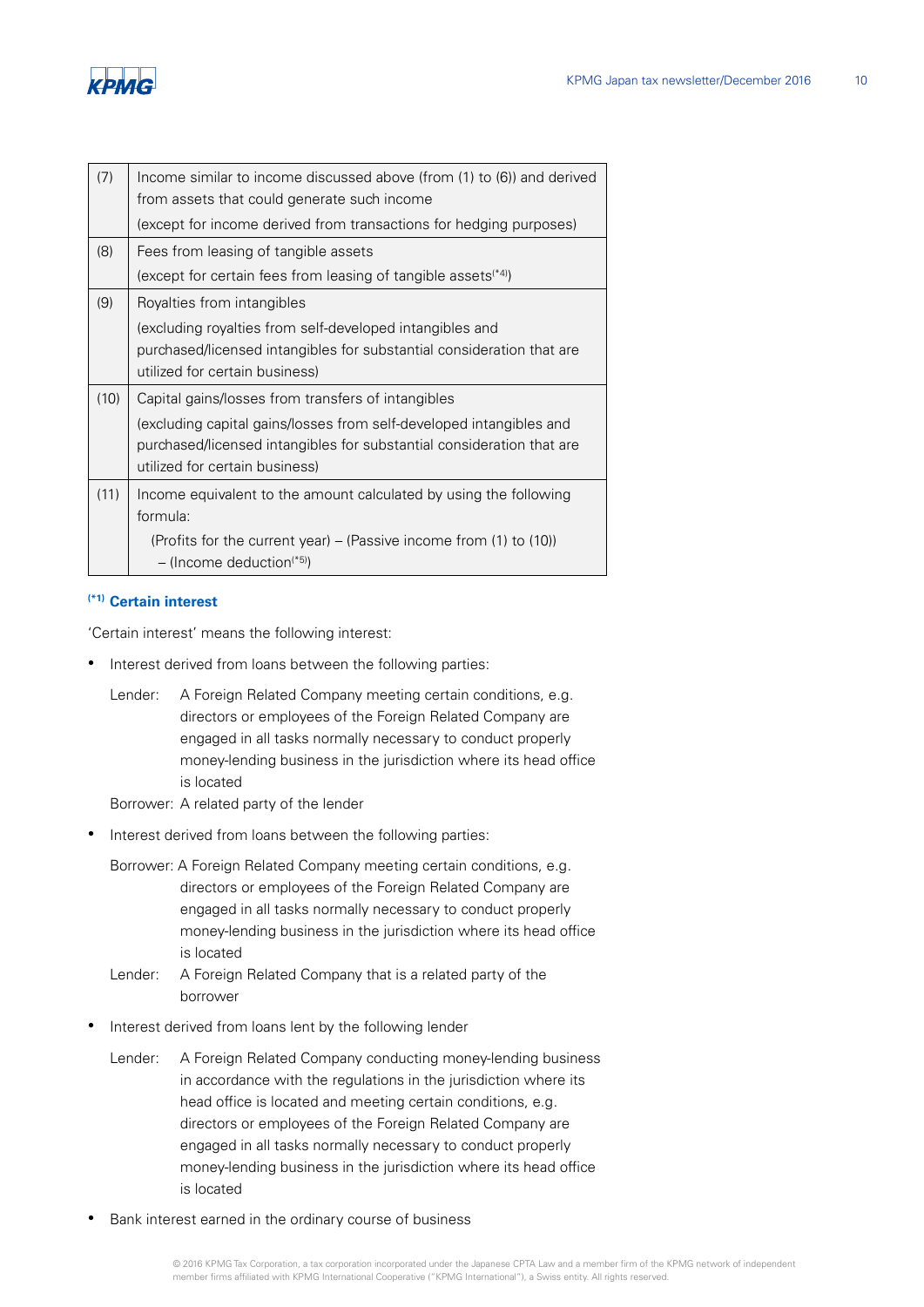

# **(\*2) Dividends from a company 25 percent or more of which is owned by the Foreign Related Company**

- Where dividends are tax deductible in the hands of a dividend paying company, such dividends are not included in 'dividends from a company 25 percent or more of which is owned by the Foreign Related Company'.
- Where dividends are paid from a foreign company whose principal business is mining fossil fuel (including businesses closely related to mining fossil fuel) and which has a place to mine fossil fuel in a jurisdiction with which Japan has concluded a tax treaty, the threshold of the holding ratio will be reduced to '10 percent or more.'

## **(\*3) Certain commodity futures transaction dealers**

'Certain commodity futures transaction dealers' means a Foreign Related Company conducting commodity futures dealing business in accordance with the regulations in the jurisdiction where its head office is located and meeting certain conditions, e.g. directors or employees of the Foreign Related Company are engaged in all tasks normally necessary to conduct properly commodity futures dealing business in the jurisdiction where its head office is located.

#### **(\*4) Certain fees from leasing of tangible assets**

'Certain fees from leasing of tangible assets' means the following fees:

- Fees from leasing tangible assets that are primarily used in the jurisdiction where the head office of a Foreign Related Company is located
- Fees from leasing tangible assets received by a Foreign Related Company meeting certain conditions, e.g. directors or employees of the Foreign Related Company are engaged in all tasks normally necessary to conduct properly leasing business in the jurisdiction where its head office is located

#### **(\*5) Income deduction**

The 'Income deduction' is calculated as follows:

(Total assets + Accumulated depreciation + Personnel costs)  $\times$  50%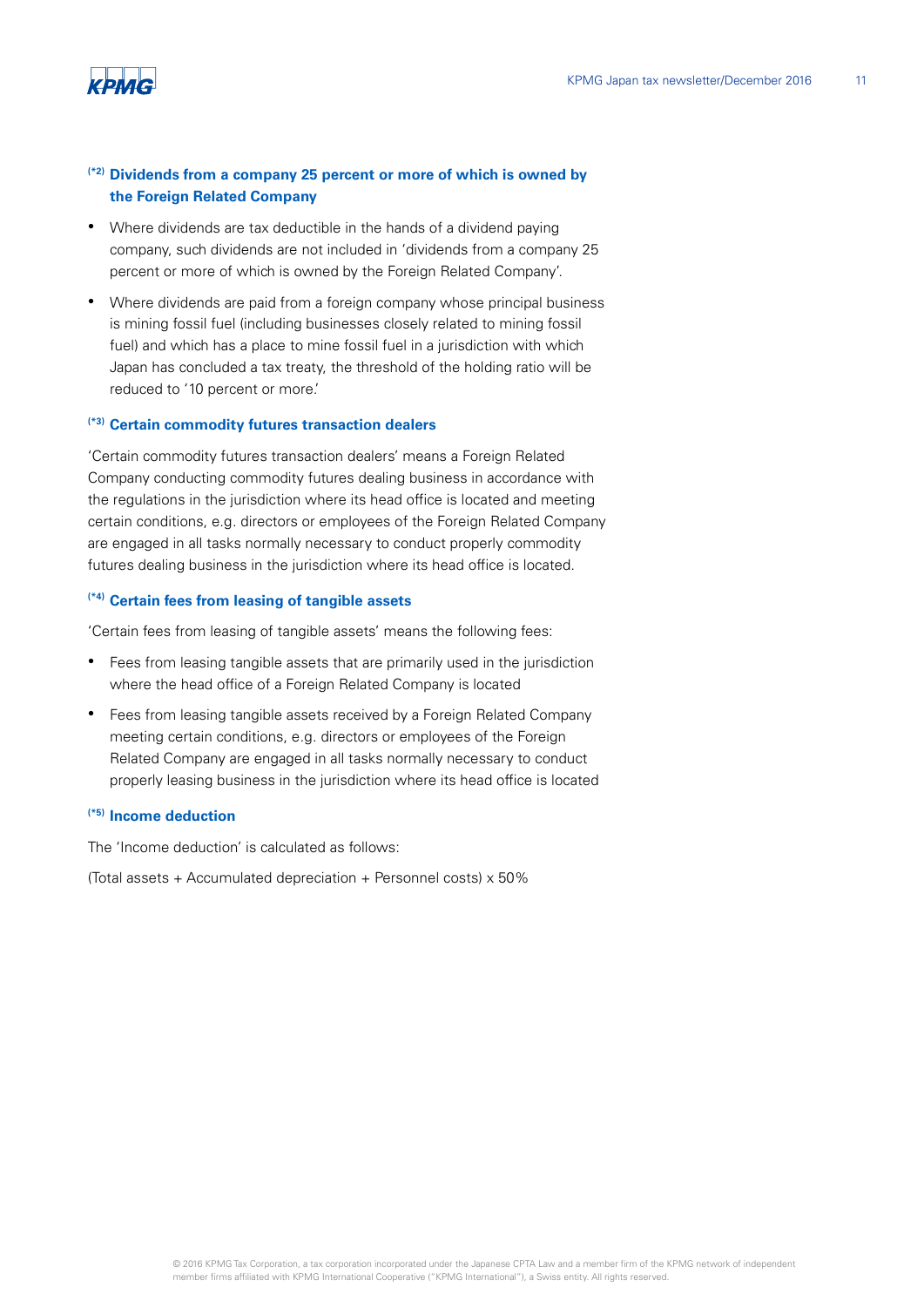

#### **8. Passive Income Inclusion Rules**

#### **(1) De minimus threshold**

Where a Foreign Related Company meets either of the following de minimus thresholds, passive income for the Foreign Related Company for the fiscal year is exempt from the passive income inclusion rules under the current tax law:

| Gross amount of passive income                | $\leq$ JPY10 million |
|-----------------------------------------------|----------------------|
| Total of passive income<br>Profits before tax | $\leq 5\%$           |

It is proposed that the threshold of JPY10 million in (i) will be increased to JPY20 million.

Although it is necessary to attach a certain schedule to a corporate tax return and to preserve certain evidence in order to apply the above rule under the current tax law, such requirement will be eliminated.

#### **(2) Calculation of income subject to passive income inclusion rules**

The total amount of A and B for a Foreign Related Company will be income subject to the passive income inclusion rules:

| A                                    | B                                         |
|--------------------------------------|-------------------------------------------|
| Total of the following income        | Total of the following income             |
|                                      | (The minimum amount is zero.)             |
| Interest<br>(1)                      | Capital gains/losses from<br>(4)          |
| <b>Dividends</b><br>(2)              | transfers of securities                   |
| Securities lending fees<br>(3)       | (5) Profits/losses derived from           |
| Fees from leasing of tangible<br>(8) | derivatives transactions                  |
| assets                               | Foreign exchange gains/losses<br>(6)      |
| Royalties from intangibles<br>(9)    | Income similar to income (from (1)<br>(7) |
| (11) Income calculated by using      | to (6)) and derived from assets           |
| certain formula                      | that could generate such income           |
|                                      | (10) Capital gains/losses from            |
|                                      | transfers of intangibles                  |

Where the amount of B for a Foreign Related Company is negative, such amount will be carried forward for 7 years to offset future income generated in B for the Foreign Related Company.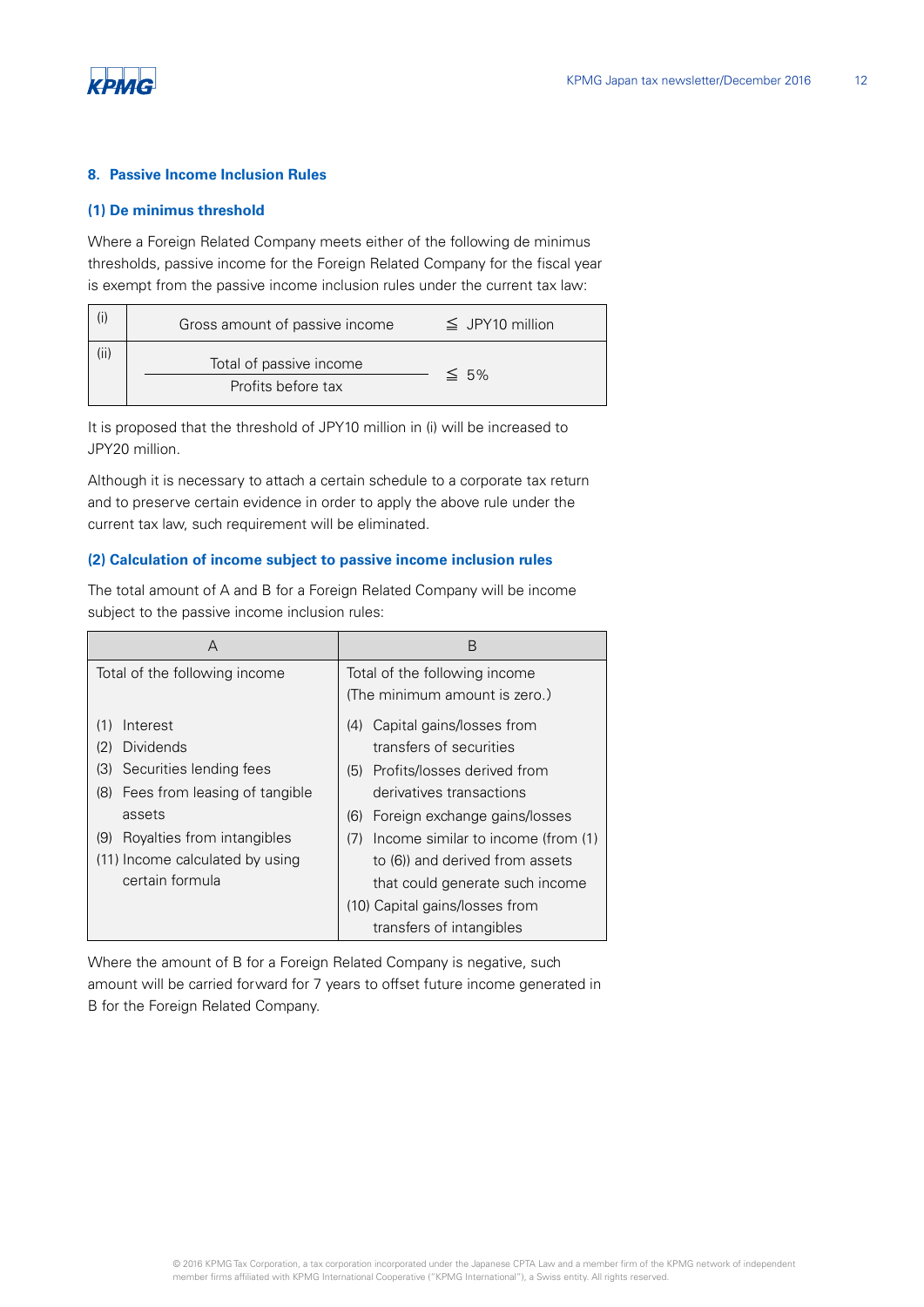

#### **(3) Special rules for financial subsidiaries**

Special rules will be set up for financial subsidiaries, i.e. a Foreign Related Company conducting banking business, financial instrument business or insurance business in accordance with the regulations of the jurisdiction where its head office is located and meeting certain conditions, e.g. directors or employees of the Foreign Related Company are engaged in all tasks normally necessary to conduct properly these businesses in the jurisdiction where its head office is located.

Income subject to the passive income inclusion rules for a financial subsidiary will be the larger amount of A or B:

| А                                               | B                                                                                                                                                                                                                                                                                                                       |
|-------------------------------------------------|-------------------------------------------------------------------------------------------------------------------------------------------------------------------------------------------------------------------------------------------------------------------------------------------------------------------------|
| Income generated from the<br>overcapitalization | $(i) + (ii)$<br>Total of the following income<br>(i)<br>Fees from leasing of tangible<br>assets<br>Royalties from intangibles<br>Capital gains/losses from transfers<br>of intangibles<br>(The minimum amount is zero.)<br>(ii) Income calculated by using certain<br>formula (passive income (11)<br>discussed in '7') |

Where a financial subsidiary suffers capital losses from transfers of intangibles, such amount will be carried forward for 7 years to offset future income generated from capital gains from transfers of intangibles for the Foreign Related Company.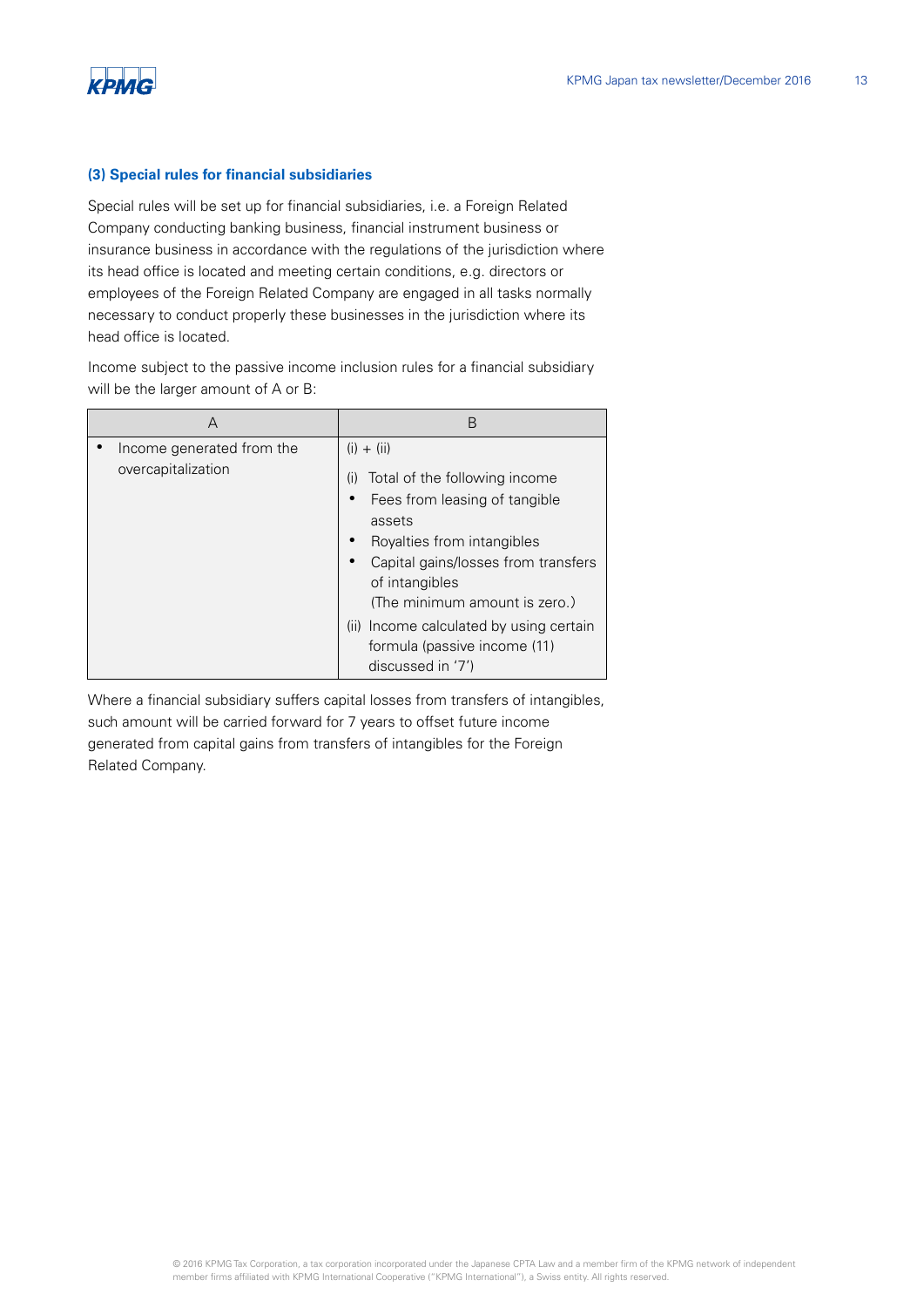

#### **9. Other Points**

# **(1) Requirement to attach financial statements for Foreign Related Companies**

Japanese companies will be required to attach financial statements for the following Foreign Related Companies:

- Foreign Related Companies whose effective income tax rate is less than 20 percent
- Foreign Related Companies whose effective income tax rate is less than 30 percent if they are Paper Companies, Cash Boxes or Black-List Companies

#### **(2) Adjustments for double taxation**

- Where income of a Foreign Related Company is included in Japanese companies and Japanese tax (income tax, special reconstruction income tax and corporation tax) is imposed on such income, the Japanese tax will be eligible for a tax credit for the Japanese companies.
- Where a Japanese REIT (or Toshi-Houjin) receives dividends from its Foreign Related Company, the dividend will be exempt from tax to the extent of the amount of income included in taxable income for the Japanese REIT for previous 10 years.

#### **10. Timing of Application**

The above amendments will be applied for fiscal years of a Foreign Related Company beginning on or after 1 April 2018.